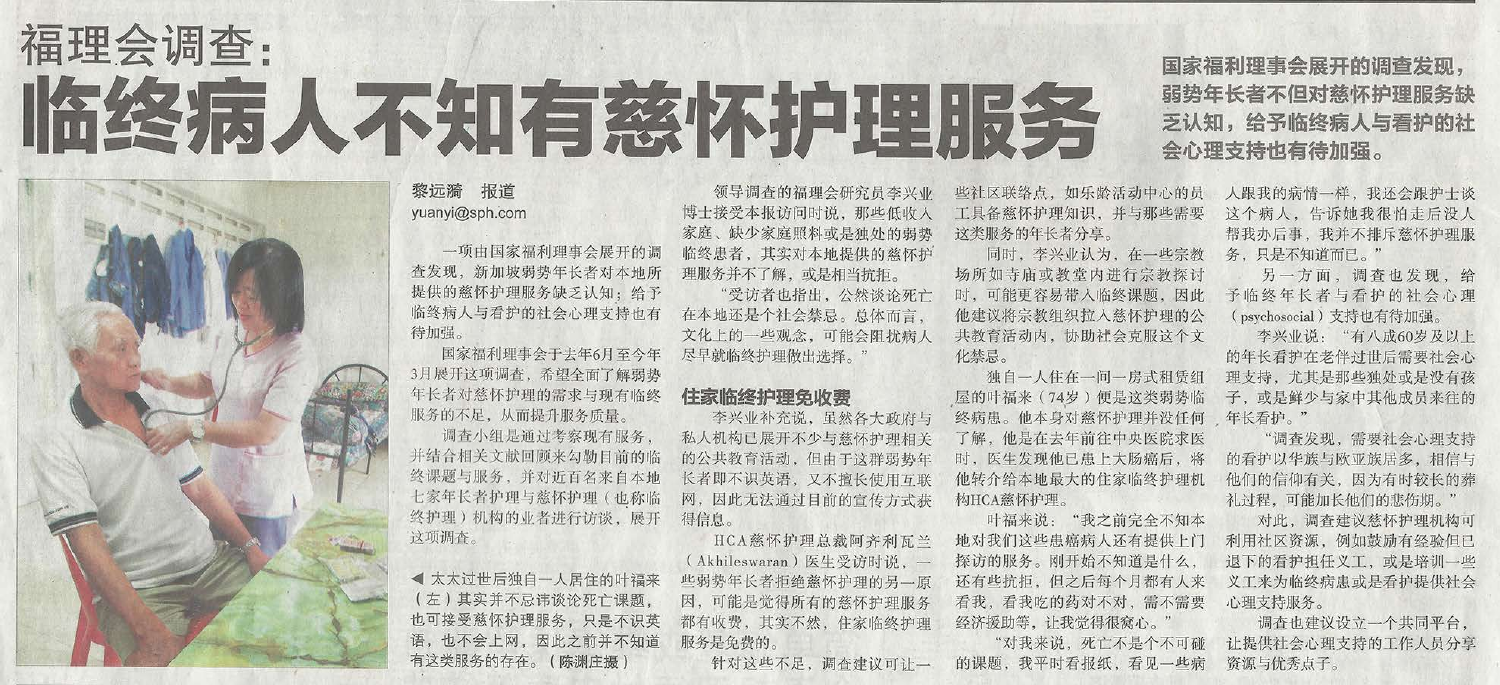### **Study by NCSS:**

### **Terminally ill patients unaware of palliative care services available**

### Reported by Li Yuan Yi

A study conducted by National Council of Social Services (NCSS) reveals that the disadvantaged elderlies in Singapore do not know much about the palliative care services provided here, and psychosocial support for terminally ill patients and their caregivers need to be further enhanced.

NCSS conducted the study from last June to March this year to fully understand the need of the disadvantaged elderlies for palliative care, as well as to find out any inadequacy of the current palliative care services, so as to enhance the quality of such services.

The study team surveyed the current services and reviewed related journals and documentations to outline the current situation of palliative care and services. It also conducted interviews with close to a hundred staff from seven local elderly care and palliative care operators.

Dr Li Xing Ye, NCSS researcher leading the study said in an interview with this newspaper that terminally ill patients from low income families, those with little family support or those who are staying alone in fact do not understand and may even be resistant to the palliative care services available here.

"The interviewees also pointed out that it is still a social taboo to discuss death openly here. In general, certain cultural perceptions may deter patients from making their choice early about palliative care."

#### **Free home-based palliative care**

Dr Li added that although the various major public and private institutions have conducted many public education activities related to palliative care, the group of disadvantaged elderlies do not understand English and are not familiar with the internet. As such, they are not able to obtain such information via the current modes of publicity.

Dr Akhileswaran, CEO of HCA Hospice Care said when interviewed that another reason that some disadvantaged elderlies refused palliative care could be that they thought all the palliative care services are chargeable. In fact, home based palliative care services are provided free-of-charge to patients.

To address these inadequacies, the study suggests to equip some staff or personnel from community contact points, such as senior citizen activities centres with knowledge on palliative care so that they can share it with elderlies who may need such services.

In addition, Dr Li feels that it may be easier to approach the topic of palliative care in religion studies conducted in places of religious worship such as temples or churches. He suggests to reach out to religious organisations in the public education programmes on palliative care to help the society overcome the cultural taboo.

Ye Fu Lai (74 years old) who lives alone in a one-room rental flat is one such disadvantaged terminally ill patient. He did not know anything about palliative care until his